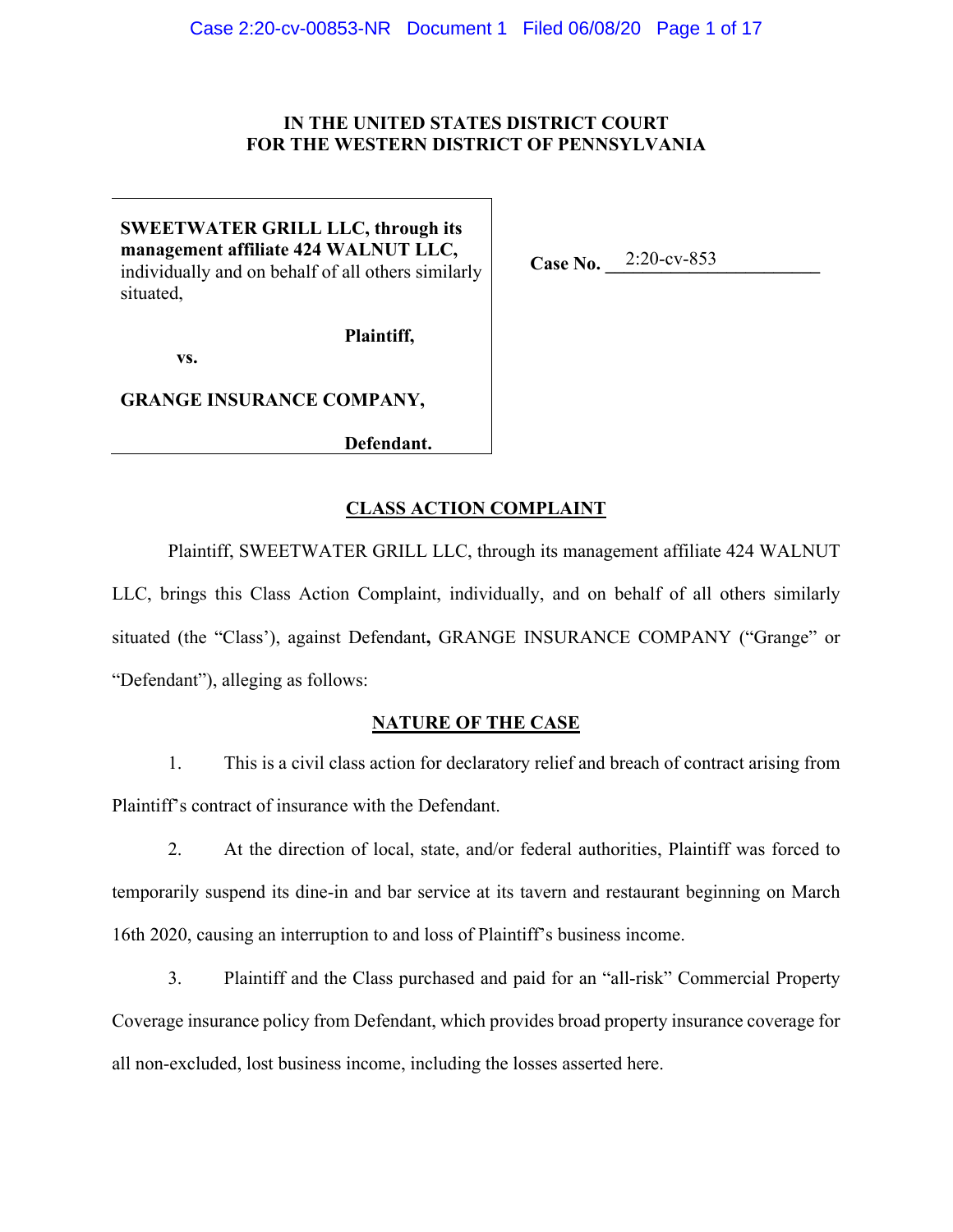#### Case 2:20-cv-00853-NR Document 1 Filed 06/08/20 Page 2 of 17

4. Plaintiff submitted timely notice of its claim to Defendant, but Defendant has refused to provide the purchased coverage to its insured.

5. Defendant has similarly refused to, or will refuse to, honor its obligations under the "all-risk" policy(ies) purchased by Plaintiff and the other members of the putative Class of insureds.

#### **PARTIES**

6. Plaintiff SWEETWATER GRILL LLC, through its management affiliate 424 WALNUT LLC ("Plaintiff"), is a Pennsylvania limited liability company, with headquarters in Pittsburgh, Pennsylvania, and is a citizen of Pennsylvania. Plaintiff operates a restaurant and tavern business out of its location at 424 Walnut Street, Sewickley, Pennsylvania 15143 ("Covered Property").

7. Defendant GRANGE INSURANCE COMPANY is private insurance company headquartered in Columbus, Ohio, and is a citizen of Ohio. Grange operates in thirteen states, including Pennsylvania, and offers insurance through a network of approximately 3,600 independent agents. Grange reported earned premiums in excess of \$1.22 billion in 2019.

#### **JURISDICTION**

8. This court has subject matter jurisdiction over this action pursuant to 28 U.S.C. § 1332(d), the Class Action Fairness Act, which affords federal courts with original jurisdiction over cases where any member of the plaintiff class is a citizen of a state different from any defendant (*i.e.,* so-called "minimum diversity of citizenship,") and where the amount in controversy exceeds \$5,000,000, exclusive of interest and costs. Here, there exists minimal diversity of citizenship because Plaintiff (as well as some members of the Class) and Defendant are citizens of different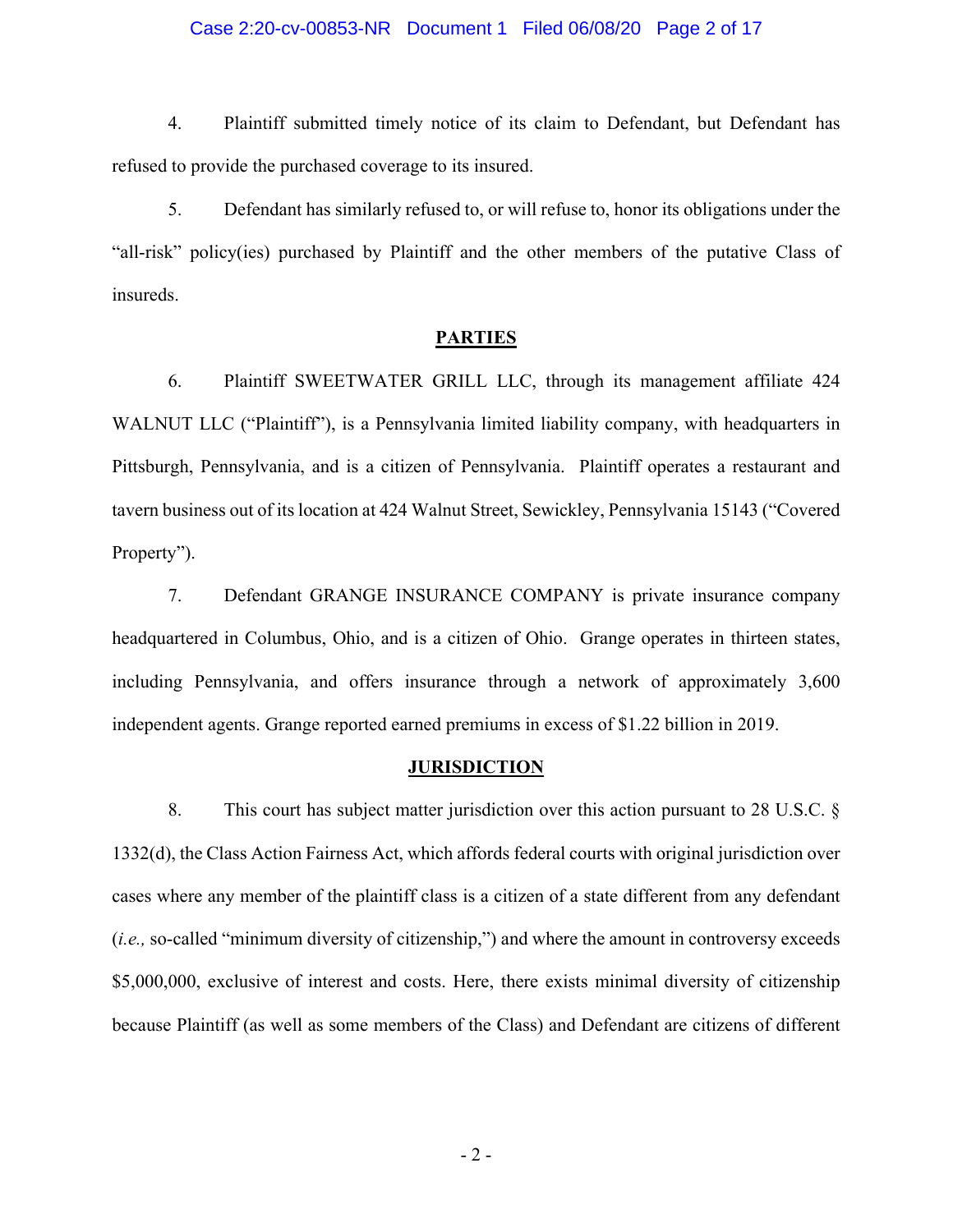#### Case 2:20-cv-00853-NR Document 1 Filed 06/08/20 Page 3 of 17

states, and the aggregated claims of the putative Class members exceed \$5,000,000, exclusive of interest and costs.

9. The Court has personal jurisdiction over Defendant because at all relevant times it has engaged in substantial business activities in Pennsylvania. At all relevant times, Defendant transacted, solicited, and conducted business in Pennsylvania through its employees, agents, and/or sales representatives, and derived substantial revenue from such business in Pennsylvania.

10. Venue is proper in this district pursuant to 28 U.S.C. § 1391(b)(2) because a substantial part of the events or omissions giving rise to the claim occurred, or a substantial part of property that is the subject of the action is situated, in this District.

#### **FACTUAL BACKGROUND**

# **Plaintiff Purchased an "All-Risk" Policy of Property Insurance That Broadly Provides Coverage for Loss of Business Income, Among Other Things**

11. Plaintiff purchased a contract of insurance from Defendant, whereby Plaintiff agreed to make payments (in the form of premiums) to Defendant in exchange for Defendant's promise to indemnify Plaintiff for losses at the Covered Property, including, but not limited to, business income losses.

12. Plaintiff's contract of insurance with Defendant bears Policy Number BP2790680- 00 (the "Policy") and is effective for the period of August 15, 2019 to August 15, 2020 (the "Policy Term"). The Policy is attached hereto as **Exhibit A**.

13. Plaintiff paid all premiums owed to Defendant under the Policy, and Defendant accepted all such premiums from Plaintiff.

14. The Policy is a form policy issued by Defendant.

15. The Policy is an "all-risk" policy, which provides the broadest property insurance coverage available.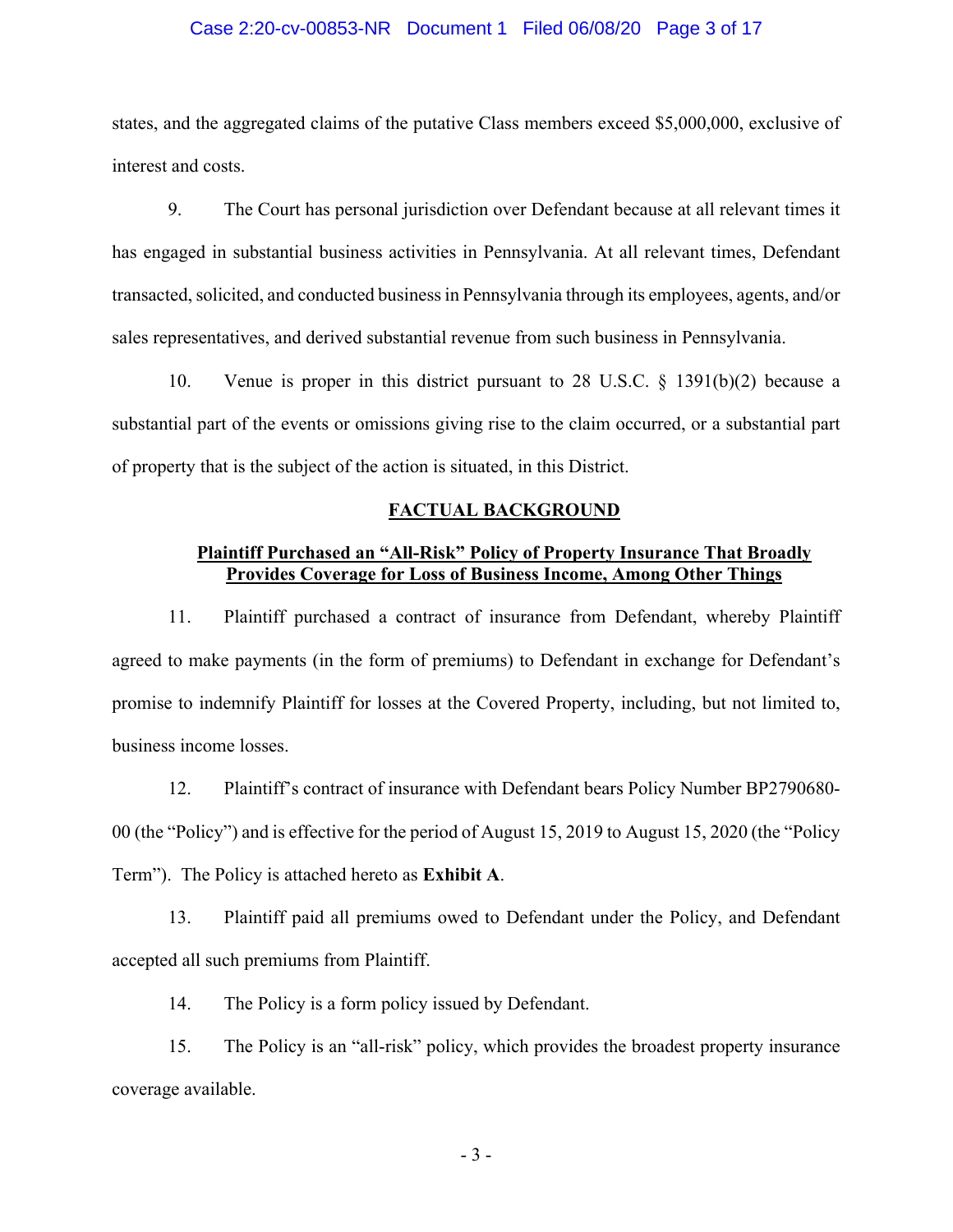#### Case 2:20-cv-00853-NR Document 1 Filed 06/08/20 Page 4 of 17

16. The Policy provides coverage for "direct physical loss of or damage to Covered Property . . . caused by or resulting from any Covered Cause of Loss."

17. The Policy does not define the phrase "direct physical loss of or damage to . . . ."

18. However, the use of the disjunctive "or" in the phrase "direct physical loss of or damage to" means that coverage is triggered if either a physical loss of property or damage to property occurs. The concepts are separate and distinct and cannot be conflated.

19. Physical loss of, or damage to, property may be reasonably interpreted to occur when a covered cause of loss threatens or renders property unusable or unsuitable for its intended purpose or unsafe for normal human occupancy and/or continued use.

20. The Policy provides Plaintiff with, *inter alia*, various business income and extra expense coverages during the Policy Term.

21. Under the Policy, Defendant agrees to pay: **"the actual loss of Business Income you sustain due to the necessary suspension of your 'operations' during the 'period of 'restoration.' The suspension must be caused by direct physical loss of or damage to property at the described premises."** The Policy describes the covered premises as "424 Walnut Street, Sewickley, Pennsylvania 15143-1542," the Covered Property, and coverage is listed for "Business Income" with a Limit of Insurance of "Up to 12 Months – Actual Loss Sustained."

22. Additional coverage is provided under the Policy for business income losses resulting from an "action of civil authority" which prohibits access to the Covered Property, related to a "Covered Cause of Loss" at property other than the Covered Property: **"We will pay for the actual loss of Business Income you sustain and necessary Extra Expense caused by action of civil authority that prohibits access to the described premises . . . ."**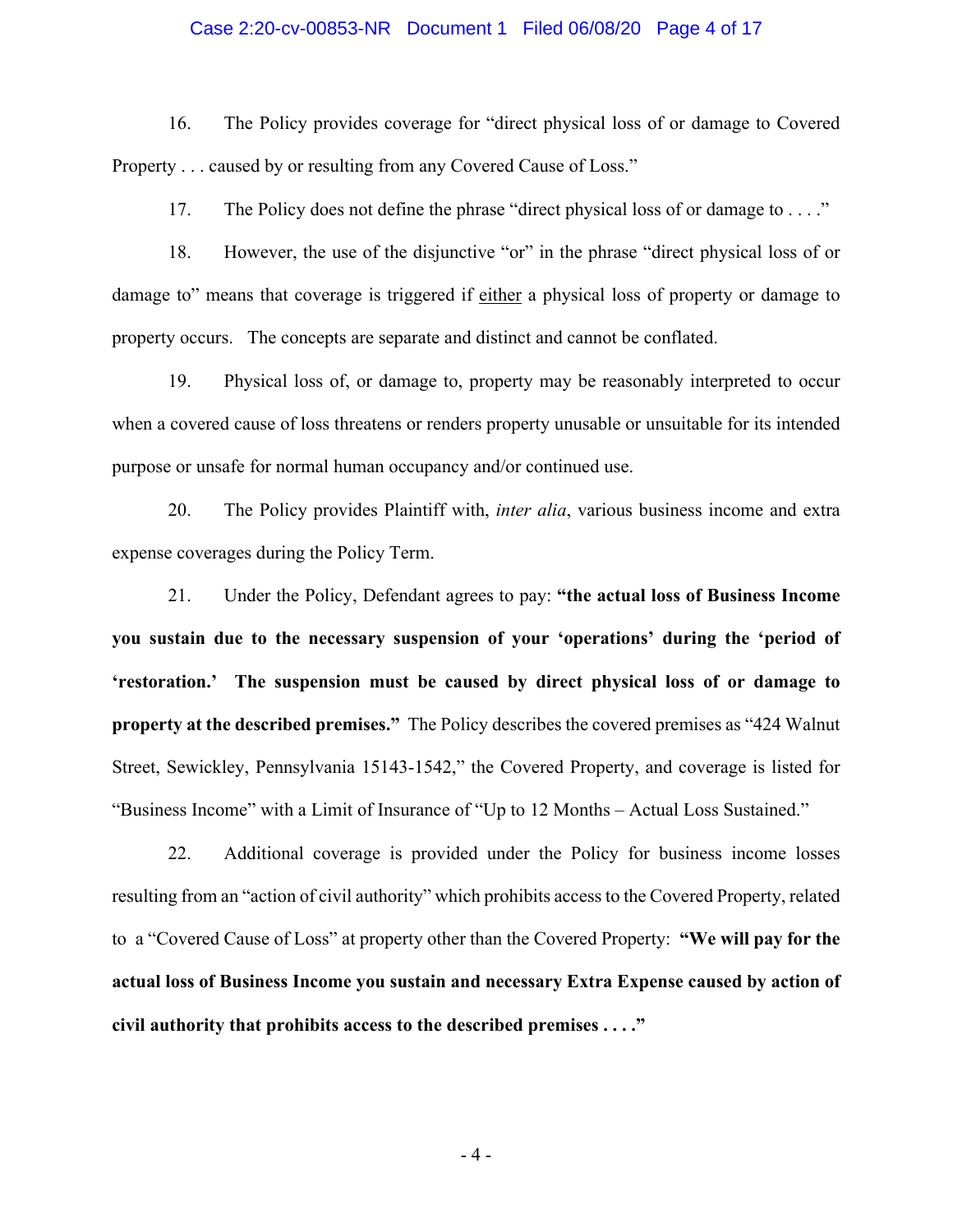#### Case 2:20-cv-00853-NR Document 1 Filed 06/08/20 Page 5 of 17

23. The Policy also provides coverage for "**actual loss of Business Income you sustain due to physical loss or damage at the premises of a dependent property caused by or resulting from any Covered Cause of Los**s." The Policy defines **"Dependent Property"** as: **"[P]roperty owned by others whom you depend on to: a) deliver materials or services to you, or to others for your account . . . ; b) Accept your products or services; c) Manufacture your products for delivery to your customers under contract for sale; or d) Attract customers to your business."** 

24. Members of the Class also purchased a policy of insurance from Defendant providing for the same business income coverage, and using the same form policy provisions.

### **In Response to Covid-19, Pennsylvania and Other State Governments Issue Sweeping Orders Shutting Down "Non-Essential" Businesses**

25. Severe acute respiratory syndrome coronavirus 2 ("COVID-19") has spread, and continues to spread, rapidly across the United States and has been declared a pandemic by the World Health Organization. *See* https://www.health.harvard.edu/diseases-andconditions/coronavirus-resource-center (last accessed May 6, 2020).

26. The global COVID-19 pandemic is exacerbated by the fact that the deadly virus physically infects and stays on surfaces of objects or materials for many days.

27. According to a study published in *The New England Journal of Medicine*, COVID-19 is widely accepted as a cause of real physical loss and damage. It remains stable and transmittable in aerosols for up to three hours, up to four hours on copper, up to 24 hours on cardboard and up to two to three days on plastic and stainless steel. *See* https://www.nih.gov/newsevents/news-releases/new-coronavirus-stable-hours-surfaces (last accessed May 6, 2020).

28. Another study, published in the *Journal of Hospital Infection*, found: "Human coronaviruses can remain infectious on inanimate surfaces at room temperature for up to 9 days.

- 5 -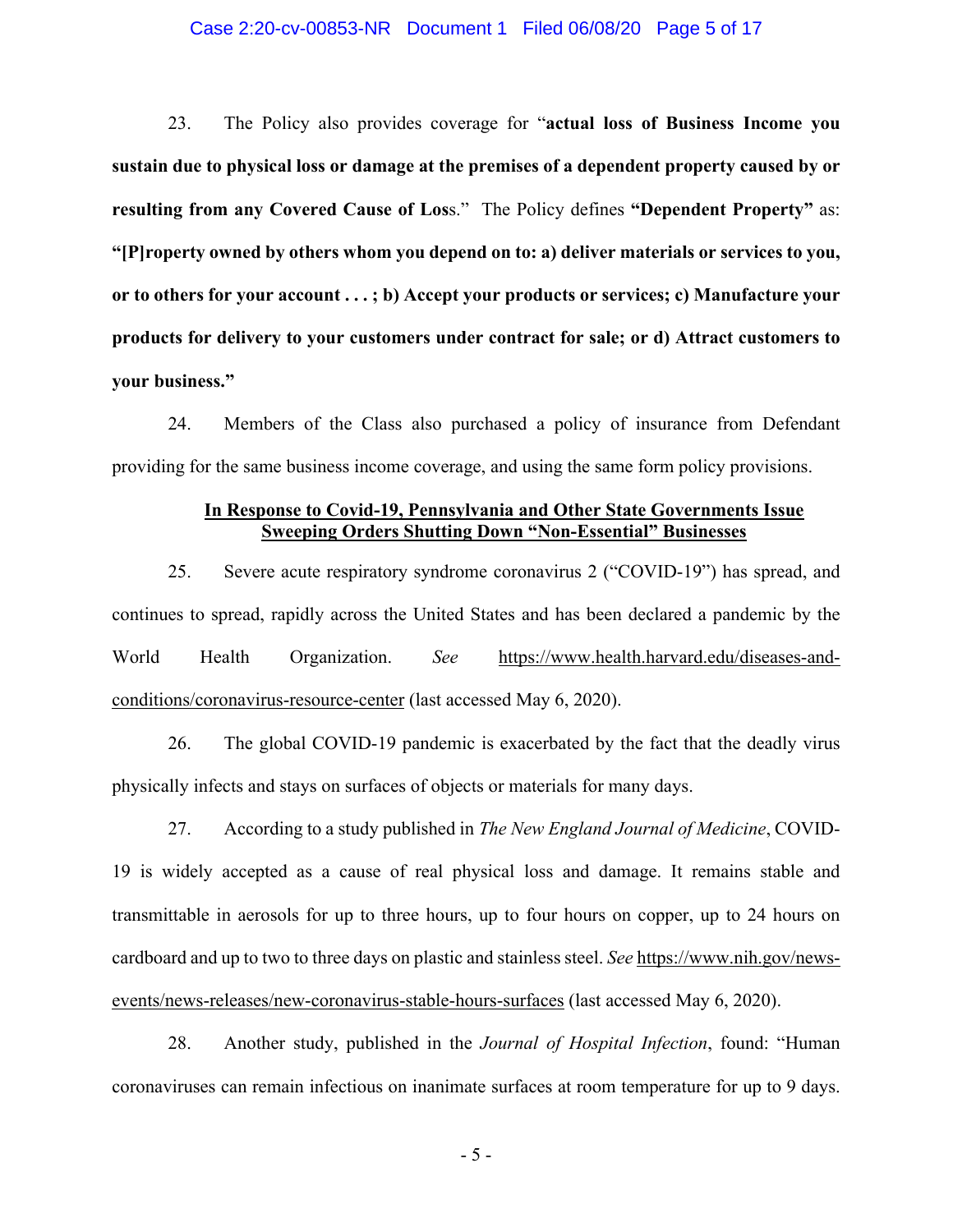#### Case 2:20-cv-00853-NR Document 1 Filed 06/08/20 Page 6 of 17

At a temperature of 30°C or more the duration of persistence is shorter." *See*  https://www.inverse.com/science/coronavirus-4-studies-explain-how-covid-19-sticks-to-surfaces (last accessed May 6, 2020).

29. In response to the Covid-19 pandemic, on March 6, 2020, the Governor of Pennsylvania declared a "Disaster Emergency" throughout the Commonwealth of Pennsylvania. Thereafter, on March 16, 2020, the Governor of Pennsylvania ordered that, starting on March 17, 2020, all restaurants and bars were to close their dine-in facilities, limiting their business to carryout, delivery, and drive-through, and prohibiting all eating and drinking inside restaurants and bars. And finally, on March 19, 2020, the Governor of Pennsylvania issued an Executive Order closing all non-essential businesses. Specifically, the Executive Order, which became effective immediately upon its issuance, mandated that:

> No person or entity shall operate a place of business in the Commonwealth that is not a life sustaining business regardless of whether the business is open to members of the public.

Governor Wolf, "Order of the Governor of the Commonwealth of Pennsylvania Regarding the Closure of All Businesses that are not Life Sustaining," (Mar. 19, 2020) https://www.governor.pa.gov/wp-content/uploads/2020/03/20200319-TWW-COVID-19 business-closure-order.pdf ("Executive Order").

30. The Executive Order continued the dine-in prohibition for restaurants and bars.

31. Most other states, including those in which the putative Class members reside and/or do business, have issued similar compulsory shut-down orders for "non-essential" businesses, or businesses deemed not to be "life sustaining."

32. The closure of all "non-life-sustaining businesses" evidences an awareness on the part of both state and local governments that COVID-19 causes loss of or damage to property. This is particularly true in places of business open to the public, as the contact and interaction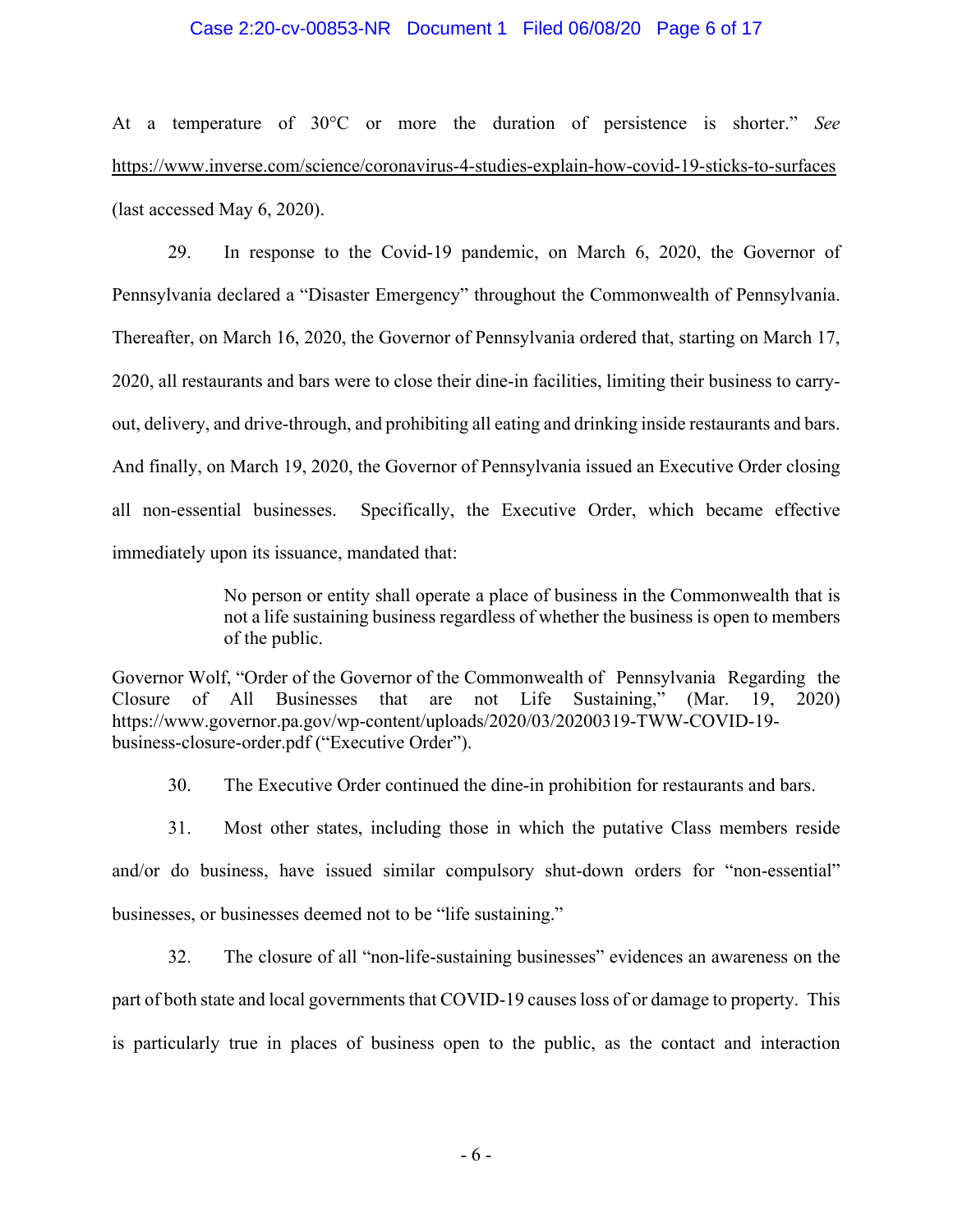#### Case 2:20-cv-00853-NR Document 1 Filed 06/08/20 Page 7 of 17

necessarily incident to such businesses causes a heightened risk of the property becoming contaminated.

33. For example, a New York City Executive Order entered on March 16, 2020 specifically acknowledged that: "[COVID-19] physically is causing property loss and damage." *See* https://www1.nyc.gov/assets/home/downloads/pdf/executive-orders/2020/eeo-100.pdf (last accessed May 6, 2020).

34. Similarly, in a March 16, 2020 proclamation, the City of New Orleans acknowledged COVID-19's "propensity to attach to surfaces for prolonged periods of time, thereby spreading from surface to person and causing property loss and damage in certain circumstances." *See* https://nola.gov/mayor/executive-orders/emergency-declarations/03162020 mayoral-proclamation-to-promulgate-emergency-orders-during-the-state-of-emergency-due-toco/ (last accessed May 6, 2020).

35. In upholding the Governor of Pennsylvania's Proclamation of a state-wide disaster and the Executive Orders mandating the closure of businesses within Pennsylvania, the Pennsylvania Supreme Court noted the significant risk of the spread of the COVID-19 virus, even in locations where the disease has not been detected:

> Covid-19 does not spread because the virus is "at" a particular location. Instead it spreads because of person-to-person contact, as it has an incubation period of up to fourteen days and that one in four carriers of the virus are asymptomatic. Respondents' Brief at 4 (citing Coronavirus Disease 2019, "Symptoms," CDC, https://www.cdc.gov/coronavirus/2019-ncov/symptoms-testing/symptoms.html (last accessed 4/9/2020)). The virus can live on surfaces for up to four days and can remain in the air within confined areas and structures. *Id.* (citing National Institutes of Health, "Study suggests new coronavirus may remain on surfaces for days," (Mar. 27, 2020) https://www.nih.gov/news-events/nih-researchmatters/study-suggests-new-coronavirus-may-remain-surfaces-days (last accessed 4/9/2020) and Joshua Rabinowitz and Caroline Bartman, "These Coronavirus Exposures Might be the Most Dangerous," The New York Times (Apr. 1, 2020) https://www.nytimes.com/2020/04/01/opinion/coronavirus-viral-dose.html).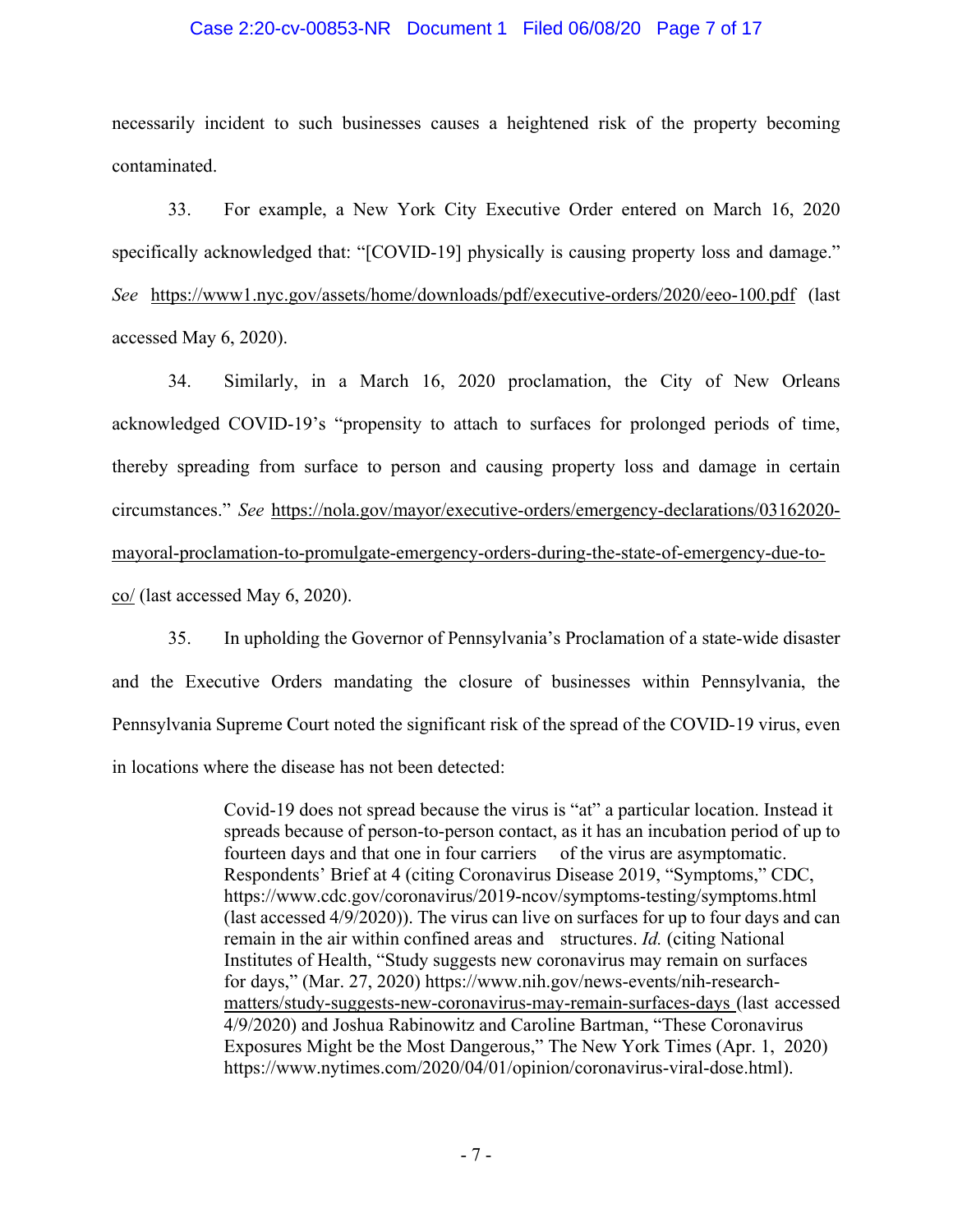*Friends of DeVito v. Wolf*, A. 3d ... 2020 WL 1847100, \*15-16 (Pa. April 13, 2020).

36. Because the COVID-19 virus can survive on surfaces for up to fourteen days, the Pennsylvania Supreme Court ultimately concluded that "any location . . . where two or more people can congregate is within the disaster area."

# **Plaintiff Submits a Claim Under Its "All-Risk" Policy, and Defendant Wrongly Fails and Refuses To Honor Its Obligations Respecting Same**

37. As a result of the orders governing Plaintiff, the Covered Property closed on March 16, 2020 and remains closed to this day, except for take-out service. The Covered Property is scheduled to re-open at 50% capacity on Friday June 12, 2020.

38. Plaintiff has incurred, and continues to incur, among other things, a substantial loss of business income and additional expenses covered under the Policy.

39. Plaintiff provided timely notice to Defendant of its claim for the interruption to its business.

40. Defendant responded to Plaintiff's claim by letter dated April 17, 2020, attached hereto as **Exhibit B.** In its letter, Defendant posited, *inter alia*, that coverage under the Policy may not be afforded because: (i) Plaintiff's losses do not arise from "physical damage to property at the described premises" (seemingly ignoring that coverage can be triggered under the Policy by either "physical loss of" or "damage to" property); and (ii) Plaintiff's claim is barred by the policy's so-called "Virus" Exclusion.

# **Contrary To Defendant's Position, Plaintiff's Losses Arise From Direct Physical Loss Or Damage**

41. Plaintiff's Covered Property suffered "direct physical loss or damage" due to the Governor of Pennsylvania's Order (and other local governmental orders) mandating that Plaintiff discontinue its primary use of the Covered Property as a dine-in eating and drinking establishment.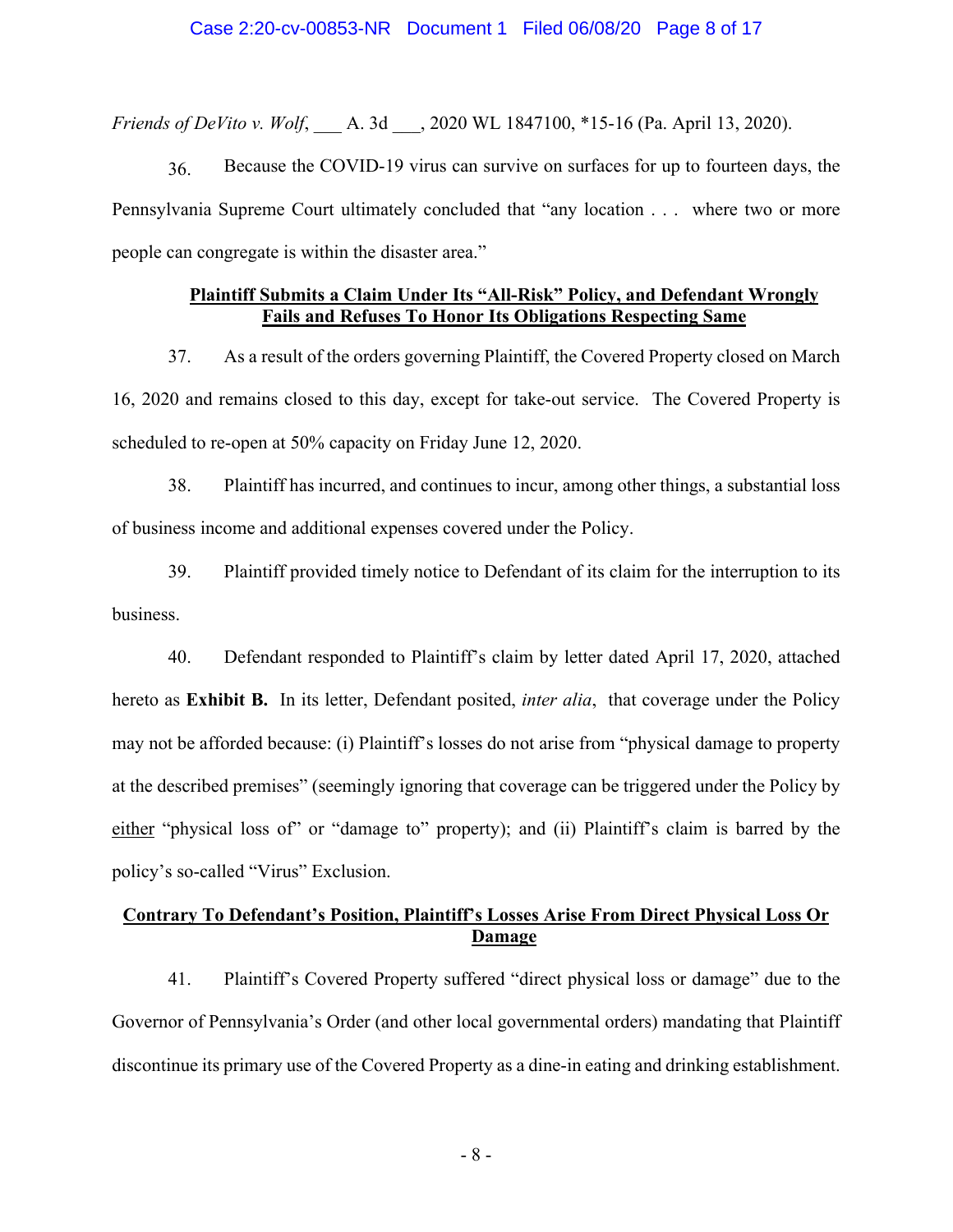#### Case 2:20-cv-00853-NR Document 1 Filed 06/08/20 Page 9 of 17

The Governor's Order, in and of itself, constitutes a Covered Cause of Loss within the meaning of the Policy.

42. Alternatively, and to the extent the Governor's Order does not constitute a Covered Cause of Loss within the meaning of the Policy, the COVID-19 pandemic and the ubiquitous nature of the COVID-19 virus caused a direct physical loss of or damage to Plaintiff's Covered Property.

43. Further, and as an additional basis for coverage under the Policy, the ubiquitous nature of the COVID-19 virus caused direct physical loss of or damage to property other than Plaintiff's Covered Property, and such loss or damage resulted in an "action by civil authority" prohibiting access to Plaintiff's Covered Property, within the meaning of the Policy.

44. Additionally, Plaintiff's "dependent property" suffered direct physical loss or damage (as a result of the governmental shutdown orders or, alternatively, the ubiquitous nature of the COVID-19 virus), resulting in lost business income to Plaintiff, within the meaning of the Policy.

#### **Contrary To Defendant's Position, The Virus Exclusion Does Not Apply**

45. Upon information and belief, Defendant has denied, or will deny, other Class members' claims for coverage under their "all-risk" property damage policies issued by Defendant.

46. Defendant's denial of lost business income claims has left Plaintiff and the Class without vital coverage acquired to ensure the survival of their businesses during this temporary suspension of operations.

47. The Policy contains a coverage exclusion for losses caused by "any virus, bacterium or other microorganism that induces or is capable of inducing physical distress, illness or disease." (the "Virus Exclusion").

- 9 -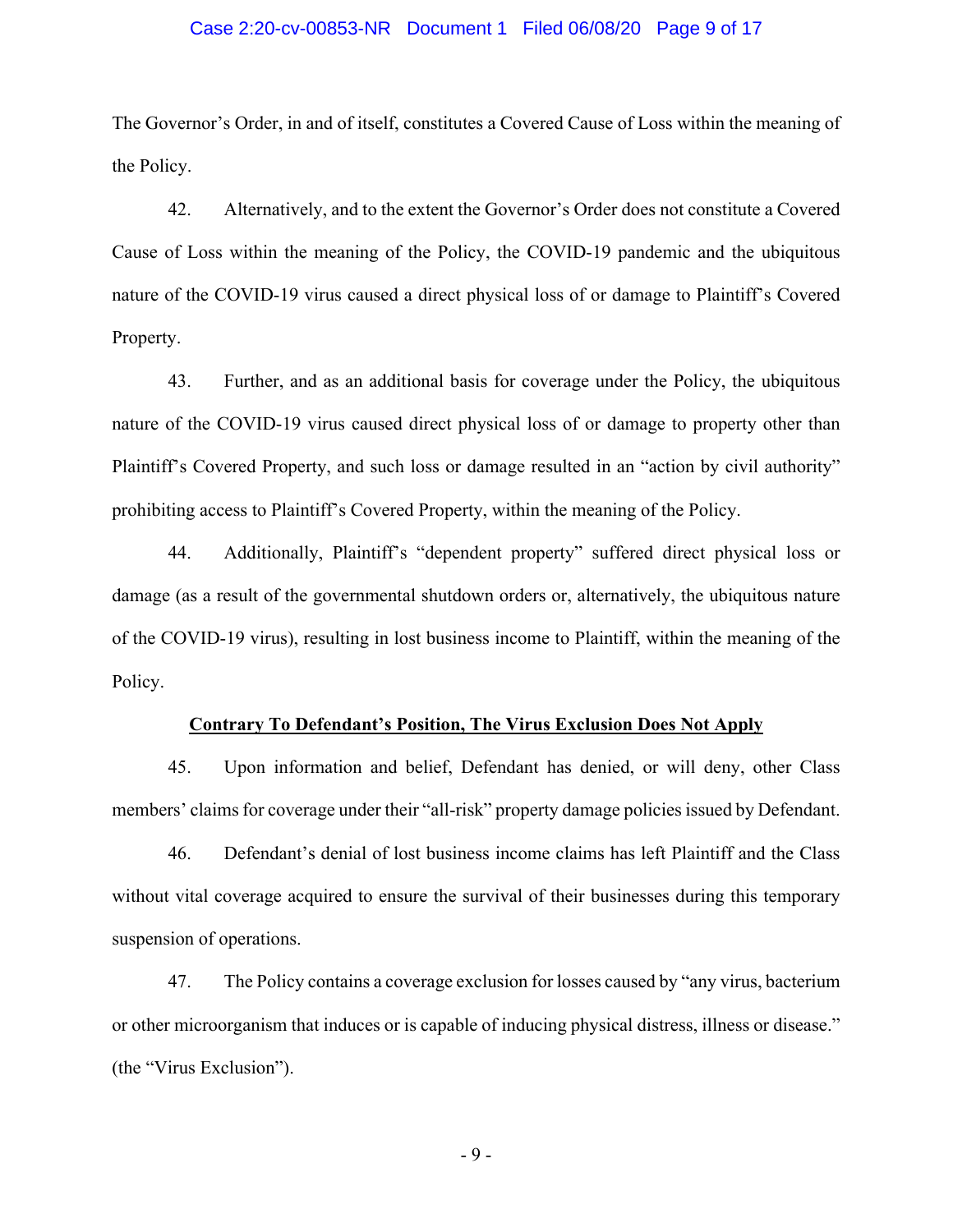#### Case 2:20-cv-00853-NR Document 1 Filed 06/08/20 Page 10 of 17

48. The Virus Exclusion does not preclude coverage for Plaintiff's claim under the Policy.

49. First, to the extent that the governmental orders, in and of themselves, constitute direct physical loss of or damage to Plaintiff's Covered Property, the Virus Exclusion simply does not apply.

50. Further, to the extent that the coverage under the policy derives from direct physical loss or damage caused by the COVID-19 virus, either to Plaintiff's Covered Property or to property other than Plaintiff's Covered Property (including Plaintiff's "dependent property"), Defendant should be estopped from enforcing the Virus Exclusion, on principles of regulatory estoppel, as well as general public policy.

51. In 2006, two insurance industry trade groups, Insurance Services Office, Inc. ("ISO") and the American Association of Insurance Services ("AAIS"), represented hundreds of insurers in a national effort to seek approval from state insurance regulators for the adoption of various virus exclusion provisions.

52. In their filings with the various state regulators (including Pennsylvania), on behalf of the insurers, ISO and AAIS represented that the adoption of the virus exclusion provisions was only meant to "clarify" that coverage for "disease-causing agents" has never been in effect, and was never intended to be included, in the property policies.

53. Specifically, in its "ISO Circular" dated July 6, 2006 and entitled "New Endorsements Filed to Address Exclusion of Loss Due to Virus or Bacteria," ISO represented to the state regulatory bodies that:

> While property policies have not been a source of recovery for losses involving contamination by disease-causing agents, the specter of pandemic or hitherto unorthodox transmission of infectious material raises the concern that insurers

> > - 10 -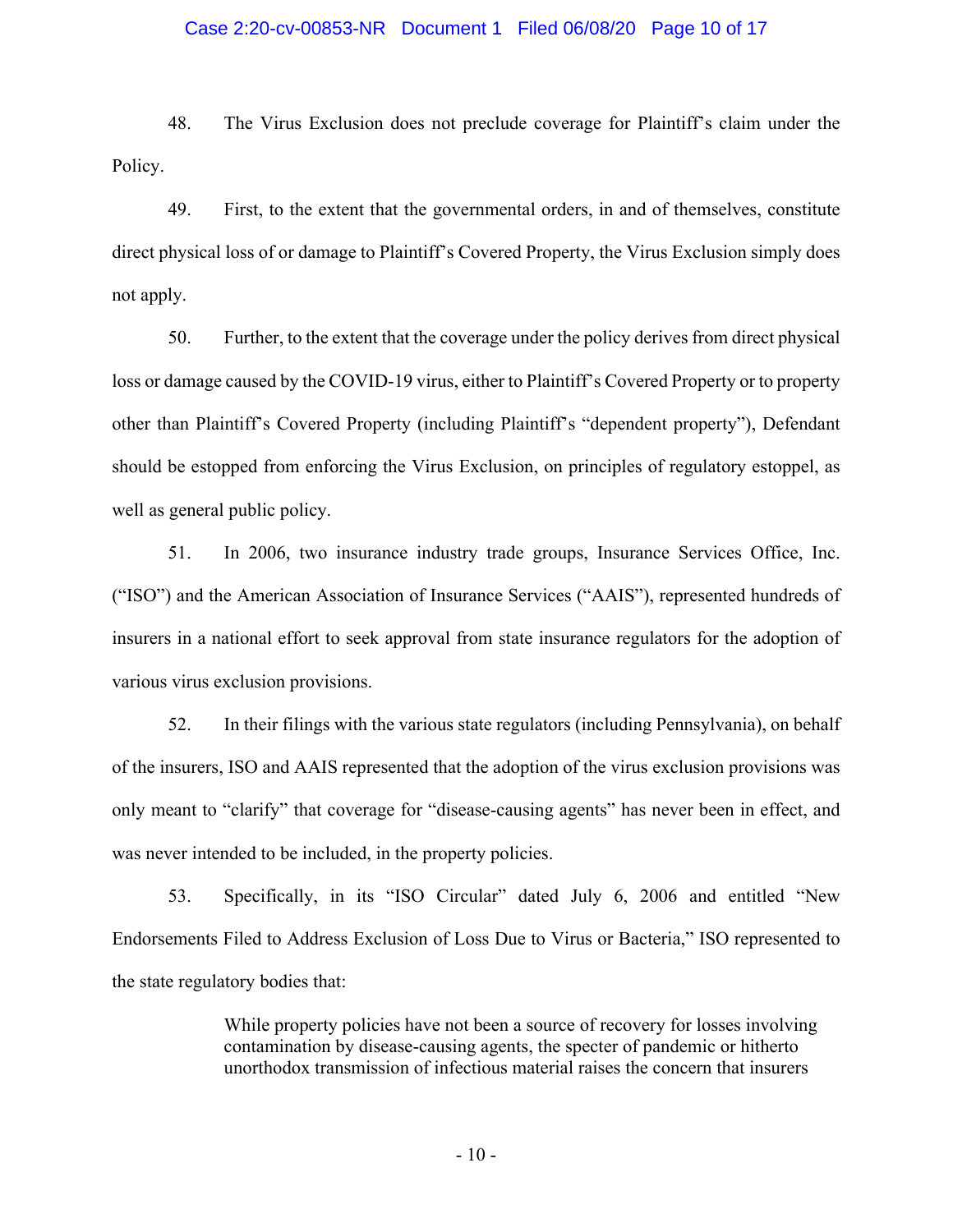employing such policies may face claims in which there are efforts to expand coverage to create sources of recovery for such losses, contrary to policy intent.

54. Similarly, AAIS, in its "Filing Memorandum" in support of the adoption of virus

exclusion provisions, represented:

Property policies have not been, nor were they intended to be, a source of recovery for loss, cost or expense caused by disease-causing agents. With the possibility of a pandemic, there is concern that claims may result in efforts to expand coverage to create recovery for loss where no coverage was originally intended . . .

This endorsement clarifies that loss, cost, or expense caused by, resulting from, or relating to any virus, bacterium, or other microorganism that causes disease, illness, or physical distress or that is capable of causing disease, illness, or physical distress is excluded . . .

55. The foregoing representations made by the insurance industry were false. By 2006, the time of the state applications to approve the virus exclusion provisions, courts had repeatedly found that property insurance policies covered claims involving disease-causing agents, and had held on numerous occasions that any condition making it impossible to use property for its intended use constituted "physical loss or damage to such property."

56. The foregoing assertions by the insurance industry (including Defendant), made to obtain regulatory approval of virus exclusion provisions, were in fact misrepresentations and for this reason, among other public policy concerns, insurers should now be estopped from enforcing the Virus Exclusion to avoid coverage of claims related to the COVID-19 pandemic.

57. In securing approval for the adoption of virus exclusions by misrepresenting to the state regulators that such provisions would not change the scope of coverage, the insurance industry effectively narrowed the scope of the insuring agreement without a commensurate reduction in premiums charged. Under the doctrine of regulatory estoppel, the Court should not permit the insurance industry to benefit from this type of duplicitous conduct before the state regulators.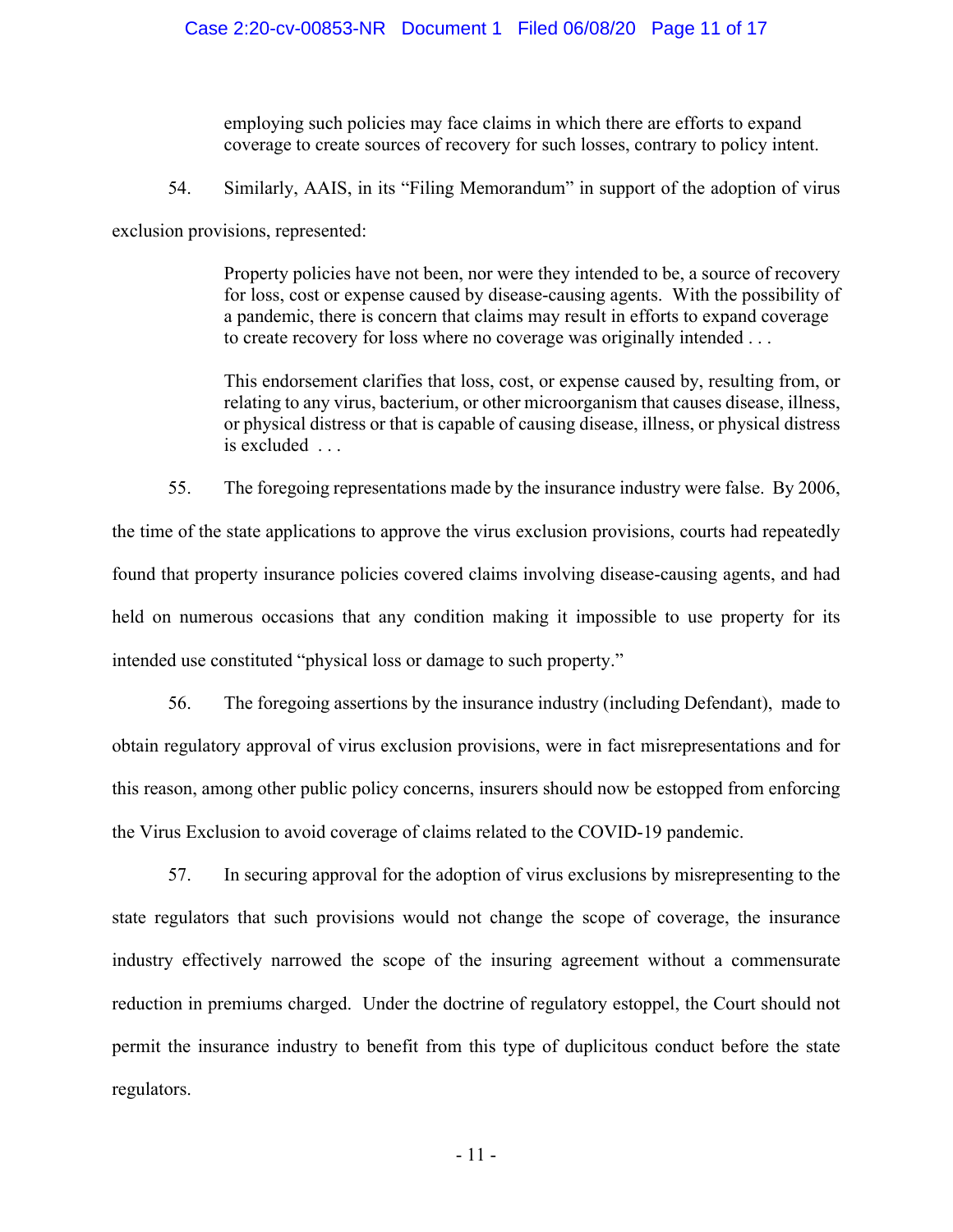#### Case 2:20-cv-00853-NR Document 1 Filed 06/08/20 Page 12 of 17

58. Upon information and belief, Defendant has denied, or will deny, other Class members' claims for coverage under their "all-risk" property damage policies issued by Defendant.

59. Defendant's denial of lost business income claims has left Plaintiff and the Class without vital coverage acquired to ensure the survival of their businesses during this temporary suspension of operations.

# **CLASS ACTION ALLEGATIONS**

60. Plaintiff brings this action individually and as a class action on behalf of the Class, defined as follows:

All policyholders in the United States who purchased commercial property coverage, including business or interruption income (and extra expense) coverage from Defendant and who have been denied coverage under their policy for lost business income after being ordered by a governmental entity, in response to the COVID-19 pandemic, to shut down or otherwise curtail or limit in any way their business operations.

61. Excluded from the Class are Defendant and its officers, directors, legal representatives, successors, subsidiaries, and assigns. Also excluded from the Class are any judicial officer presiding over this matter, members of their immediate family, and members of their staff.

62. The members of the Class are so numerous and geographically dispersed that joinder would be impracticable. Class members are readily identifiable from information and records in Defendant's possession, custody, or control.

63. There is a well-defined community of interest in the common questions of law and fact affecting the Class members. These common legal and factual questions include, but are not limited to:

a. whether Defendant owed coverage to Plaintiff and the Class;

b. whether any exclusions to coverage apply;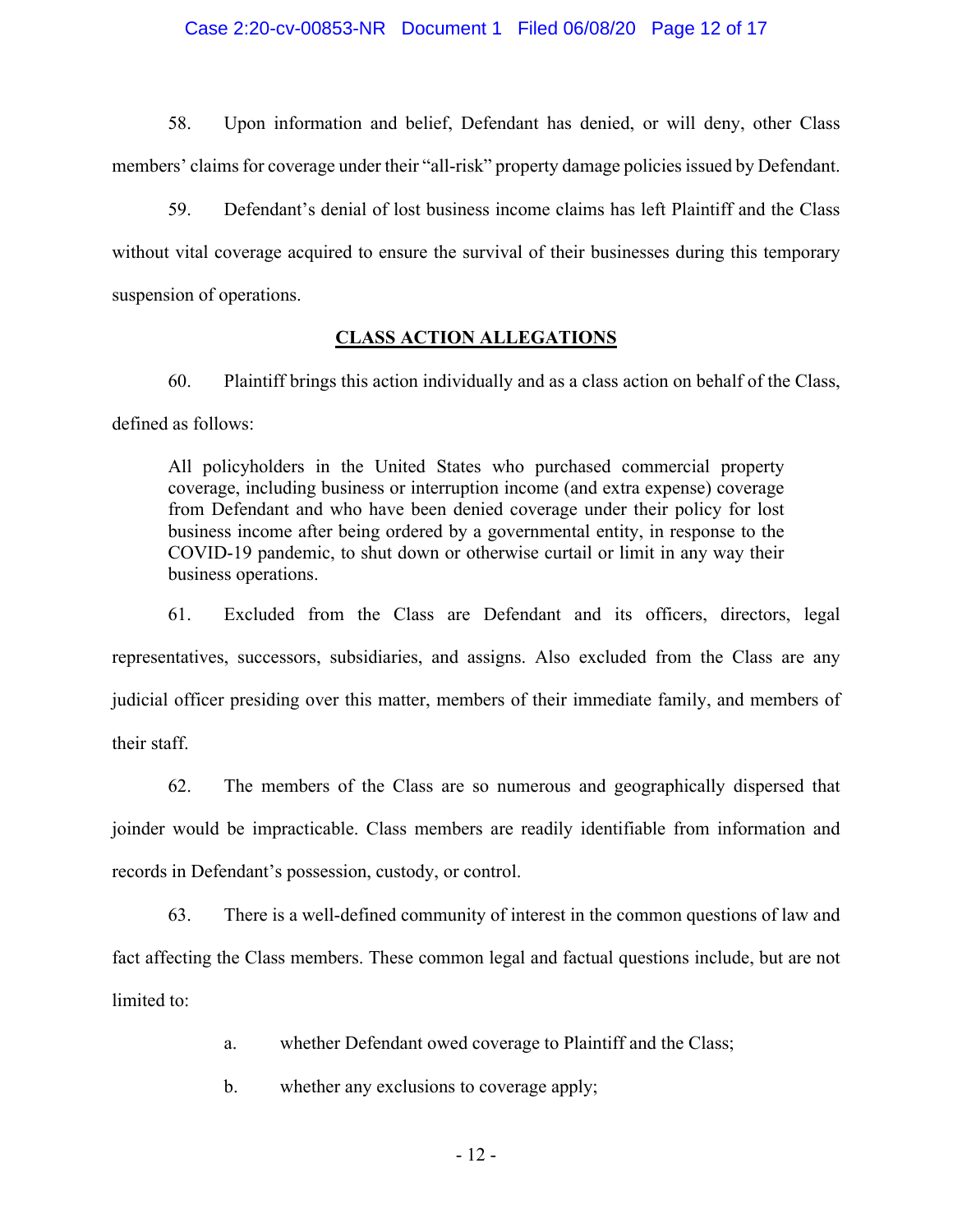#### Case 2:20-cv-00853-NR Document 1 Filed 06/08/20 Page 13 of 17

c. whether Plaintiff and members of the Class are entitled to damages and, if so, the measure of such damages; and

d. whether Plaintiff and members of the Class are entitled to equitable, declaratory and/or other relief, and if so, the nature of such relief.

64. Plaintiff's claims are typical of the claims of the absent class members and have a common origin and basis. Plaintiff and absent Class members are all injured by Defendant's refusal to afford the purchased coverage. Plaintiff's claims arise from the same practices and course of conduct giving rise to the claims of the absent Class members and are based on the same legal theories, namely the refusal to provide insurance coverage for the loss. If prosecuted individually, the claims of each Class member would necessarily rely upon the same material facts and legal theories and seek the same relief. Plaintiff's claims arise from the same practices and course of conduct that give rise to the other Class members' claims and are based on the same legal theories.

65. Plaintiff will fully and adequately assert and protect the interests of the absent Class members and has retained Class counsel who are experienced and qualified in prosecuting class action cases similar to this one. Neither Plaintiff nor Plaintiff's attorneys has any interests contrary to or conflicting with the interests of absent Class members.

66. The questions of law and fact common to all Class members predominate over any questions affecting only individual class members.

67. A class action is superior to all other available methods for the fair and efficient adjudication of this lawsuit because individual litigation of the absent Class members' claims is economically infeasible and procedurally impracticable. Class members share the same factual and legal issues and litigating the claims together will prevent varying, inconsistent, or contradictory judgments, and will prevent delay and expense to all parties and the court system through litigating

- 13 -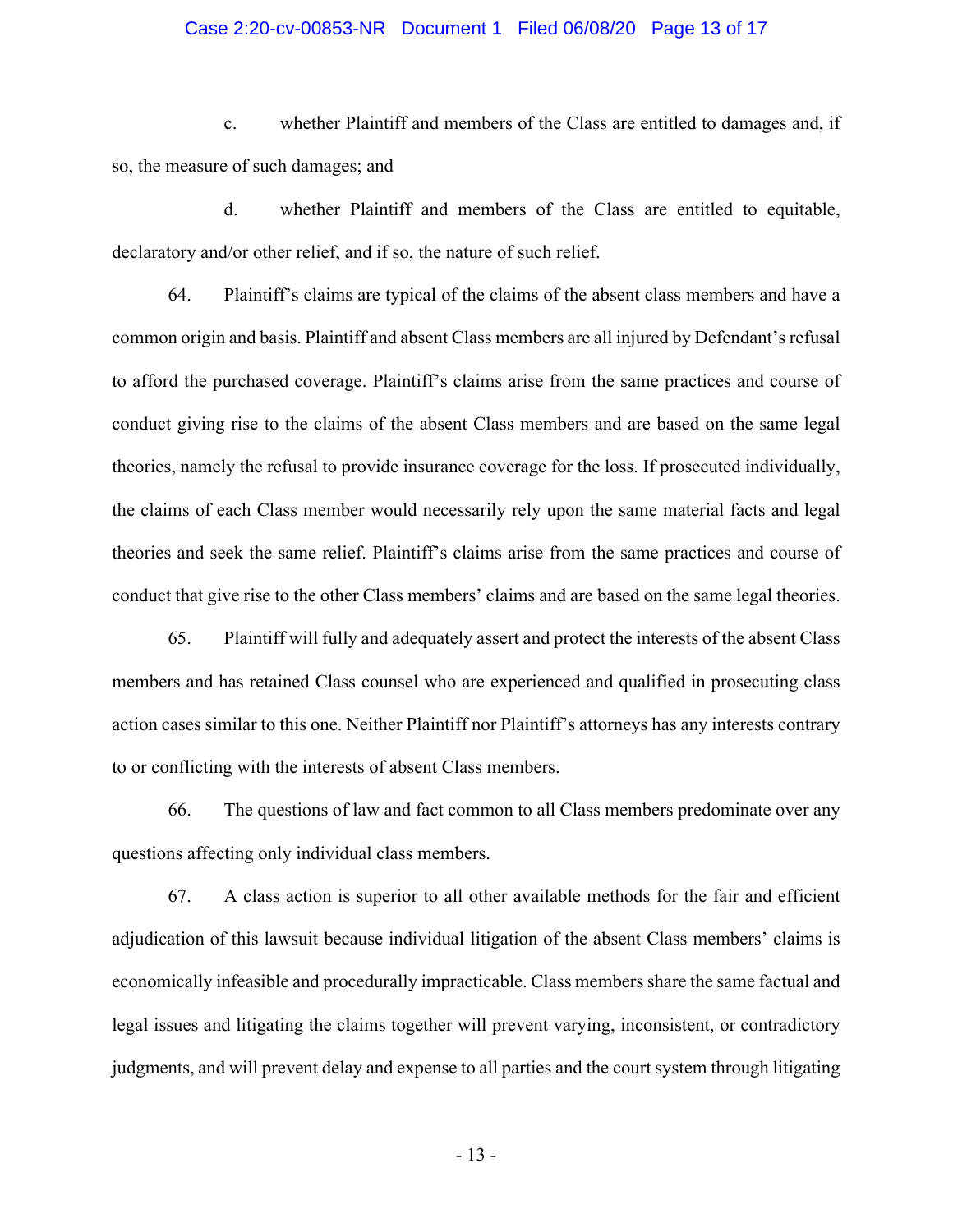#### Case 2:20-cv-00853-NR Document 1 Filed 06/08/20 Page 14 of 17

multiple trials on the same legal and factual issues. Class treatment will also permit Class members to litigate their claims where it would otherwise be too expensive or inefficient to do so. Plaintiff knows of no difficulties in managing this action that would preclude its maintenance as a class action.

68. Additionally, the prosecution of separate actions by individual Class members would create a risk of inconsistent or varying adjudications with respect to individual Class members that would establish incompatible standards of conduct for Defendant. Such individual actions would create a risk of adjudications that would be dispositive of the interests of other Class members and impair their interests. Defendant, through its uniform conduct, acted or refused to act on grounds generally applicable to the Class as a whole, making declaratory relief appropriate to the Class as a whole.

# **COUNT I DECLARATORY RELIEF**

69. Plaintiff incorporates by reference each and every allegation set forth above.

70. The Declaratory Judgment Act, 28 U.S.C. § 2201(a), provides that in "a case of actual controversy within its jurisdiction . . . any court of the United States . . . may declare the rights and other legal relations of any interested party seeking such declaration, whether or not further relief is or could be sought." 28 U.S.C. § 2201(a).

71. An actual controversy has arisen between Plaintiff and the Defendant as to the rights, duties, responsibilities and obligations of the parties in that Plaintiff contends and Defendant disputes and denies that the Policy provides coverage to Plaintiff for any current and future lost business income, subject to the limit of liability, for the temporary suspension of Plaintiff's operations.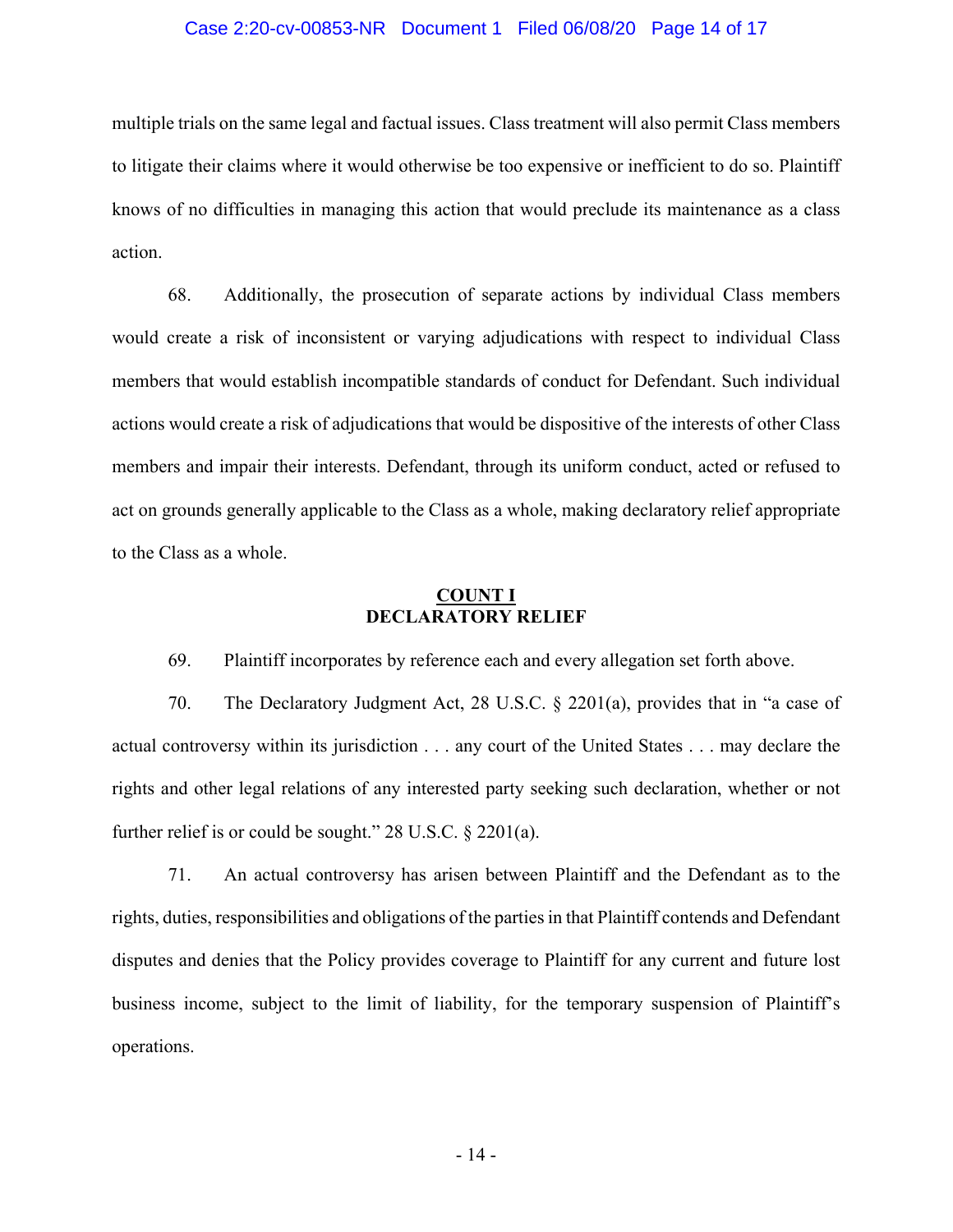#### Case 2:20-cv-00853-NR Document 1 Filed 06/08/20 Page 15 of 17

72. The Policy provides coverage for "direct physical loss of or damage to" the Covered Property.

73. Plaintiff's loss of use, loss of access, and loss of functionality of the Covered Property when government shutdown orders made it unlawful for Plaintiff to fully access, use, and operate its business at the Covered Property, constitutes a direct physical loss of the Covered Property under the Policy. Alternatively, the ubiquitous nature of the COVID-19 virus caused direct physical loss or damage to the Covered Property by preventing Plaintiff from using the Covered Property for its intended purpose.

74. Additionally, the government shutdown orders or, alternatively, the ubiquitous nature of the COVID-19 virus, caused direct physical loss of or damage to property other than the Covered Property, thereby invoking coverage under the Policy's "Civil Authority" provision for "actual loss of Business or Rental Income . . . caused by action of civil authority that prohibits access to the described premises."

75. Further, the government orders or, alternatively, the ubiquitous nature of the COVID-19 virus, caused direct physical loss of or damage to Plaintiff's "dependent property," thereby invoking coverage under the Policy's "Business Income From Dependent Properties" provision, which provides for the payment of lost Business Income when a Covered Cause of Loss damages "dependent property."

76. Plaintiff suffered lost Business Income as a result of loss or damage to "dependent property" by a Covered Cause of Loss, within the meaning of the Policy. Specifically, Plaintiff generated significant revenue from walk-in customers who were patrons of the Tull Family Theatre, located two buildings away from Plaintiff. However, the Tull Family Theatre was closed

- 15 -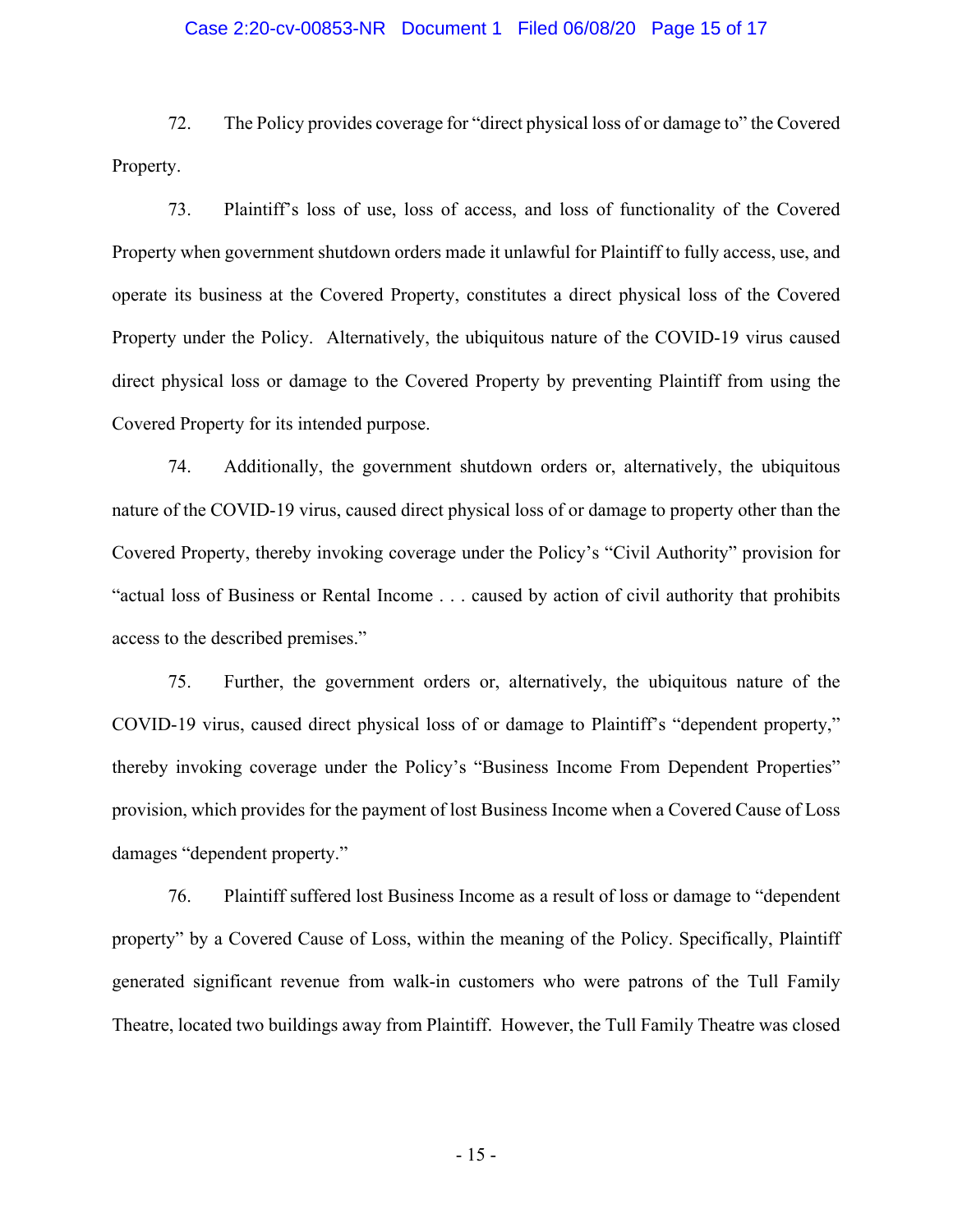#### Case 2:20-cv-00853-NR Document 1 Filed 06/08/20 Page 16 of 17

in response to government orders at least as early as March 16, 2020, and remains closed through the date of filing of this Complaint.

77. The Policy constitutes a valid and binding agreement obligating the Defendant to indemnify Plaintiff for covered losses.

78. Plaintiff has substantially performed or otherwise satisfied all conditions precedent to bringing this action and obtaining coverage pursuant to the Policy and applicable law, or alternatively, Plaintiff has been excused from performance by Defendant's acts, representations, conduct, or omissions.

79. Defendant has failed to indemnify Plaintiff for its covered losses.

80. No exclusion to coverage, including the Virus Exclusion, applies.

81. Plaintiff has suffered and continues to suffer a covered loss under the Policy.

82. Plaintiff, individually and on behalf of the Class, seeks a Declaratory Judgment that there is coverage for its business interruption losses under the Policy.

# **COUNT II BREACH OF CONTRACT**

83. Plaintiff incorporates by reference each and every allegation set forth above.

84. Plaintiff and Defendant entered into a contract of insurance; here, the Policy.

85. The Class members entered into a substantially identical policy with Defendant.

86. Under the Policy, Defendant agreed to indemnify Plaintiff and the Class for their

business losses as a result of a covered loss.

87. Plaintiff and the Class members suffered a covered loss under the Policy.

88. Plaintiff and the Class members timely submitted a notice of claim and satisfied all conditions precedent to receiving the coverage it purchased from Defendant.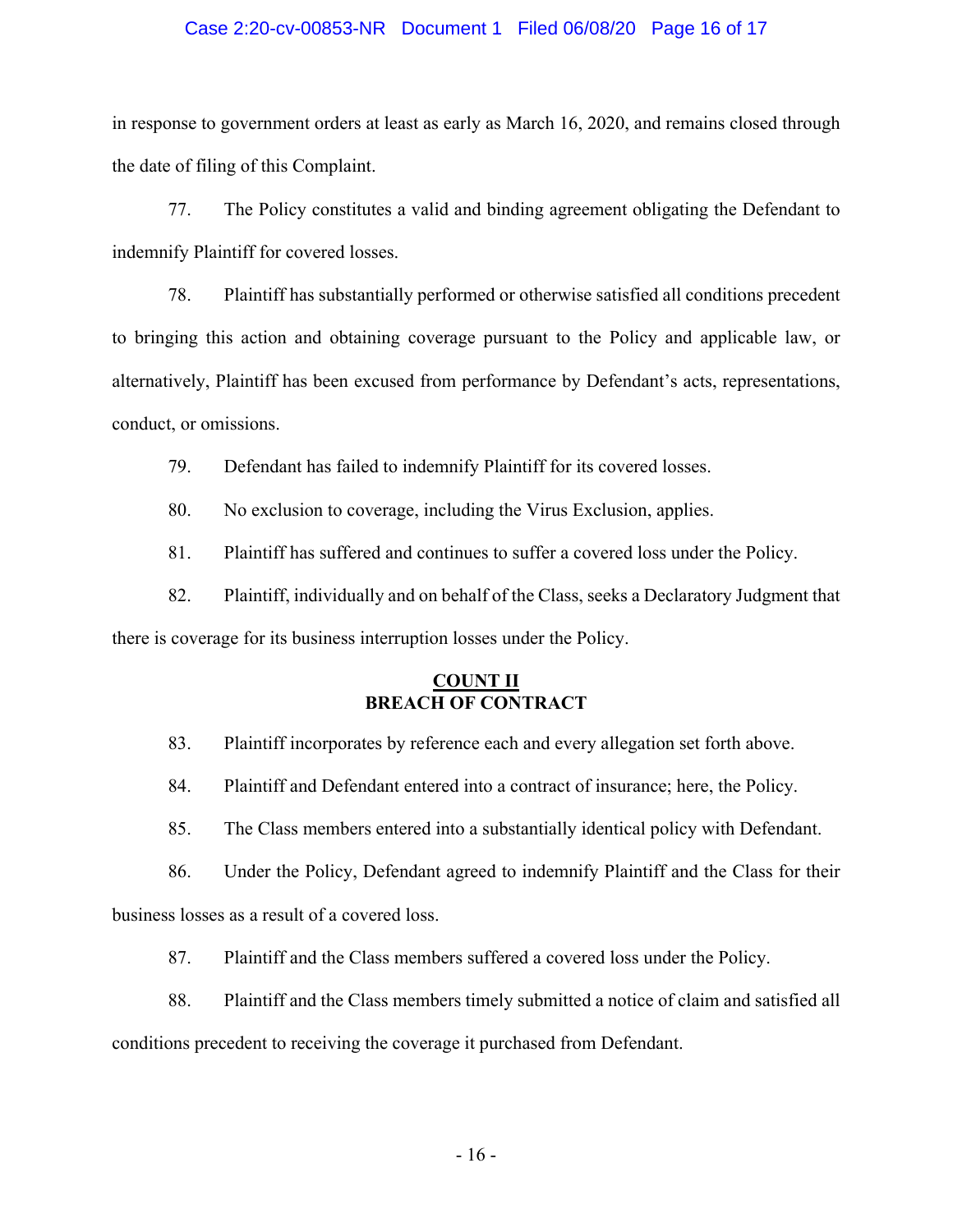# Case 2:20-cv-00853-NR Document 1 Filed 06/08/20 Page 17 of 17

89. Defendant breached its contract with Plaintiff and the Class members by failing and refusing to provide the contracted for coverage.

90. Defendant's breach of the contract has caused Plaintiff and the Class to suffer damages in the amount of their unreimbursed business losses or their limits of liability, whichever is lower.

# **PRAYER FOR RELIEF**

WHEREFORE, Plaintiff herein prays as follows:

1) For a declaration that there is coverage under the Policy for the interruption to Plaintiff's business and the associated business income lost therefrom;

- 2) For damages, costs and attorney's fees; and
- 3) For such other relief as the Court may deem proper.

# **TRIAL BY JURY IS DEMANDED**

Date: June 8, 2020 Respectfully submitted,

*/s/ R. Bruce Carlson* R. Bruce Carlson Gary F. Lynch Kelly K. Iverson CARLSON LYNCH, LLP 1133 Penn Avenue, 5th Floor Pittsburgh, PA 15222 glynch@carlsonlynch.com bcarlson@carlsonlynch.com kiverson@carlsonlynch.com

*Counsel for Plaintiff*